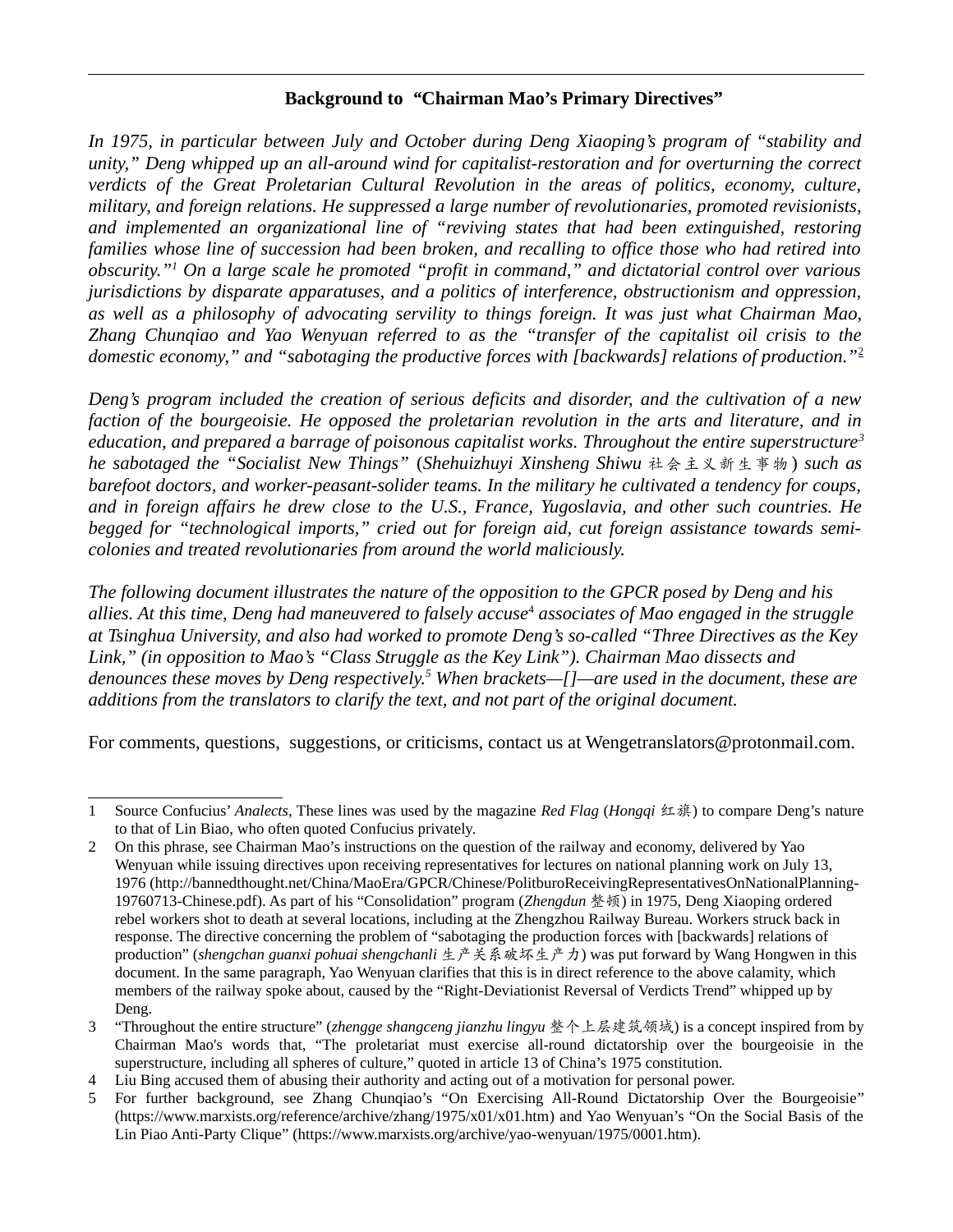# **Chairman Mao's Primary Directives**

#### **Central Committee of the Chinese Communist Party**

## **Document 4 (1976)**

## *Issued by the General Office of the Central Committee*

Chairman Mao comments:

Agreed.

March 3. 6:00 pm.

## **The Central Committee of the Chinese Communist Party Announces**:

To all province, municipality, and autonomous regions party committees, all PLA and provincial military region and field army party committees, all the party committees of the apparatuses of the central committee and the nation, leading small groups, the party's core small groups, all the departments of the military commission, and the party committees of the various military divisions:

The Great Leader Chairman Mao has made multiple important statements in the course of his personally initiated and led counterattack in the struggle against the Right-Deviationist Reversal-of-Verdicts Trend. The Central Committee has compiled "Chairman Mao's primary directives" based on the multiple important statements from Chairman Mao between October, 1975 and January, 1976, which have been reviewed and approved by Chairman Mao. At present we are issuing "Chairman Mao's Primary Directives" to you all, requesting that you organize groups of cadres at the county-level and up, in order to diligently study, thoroughly grasp, and resolutely carry out the directives. Please report on the overall situation of study and implementation to the Central Committee.

This document is not permitted to be reproduced, circulated, or posted. Do not broadcast, do not publicize.<sup>[6](#page-1-0)</sup>

Central Committee of the Communist Party of China March 3, 1976 (This document is issued to the county and regiment levels)

<span id="page-1-0"></span><sup>6</sup> Part of these directives were publicized in *Red Flag* magazine and the *People's Daily.*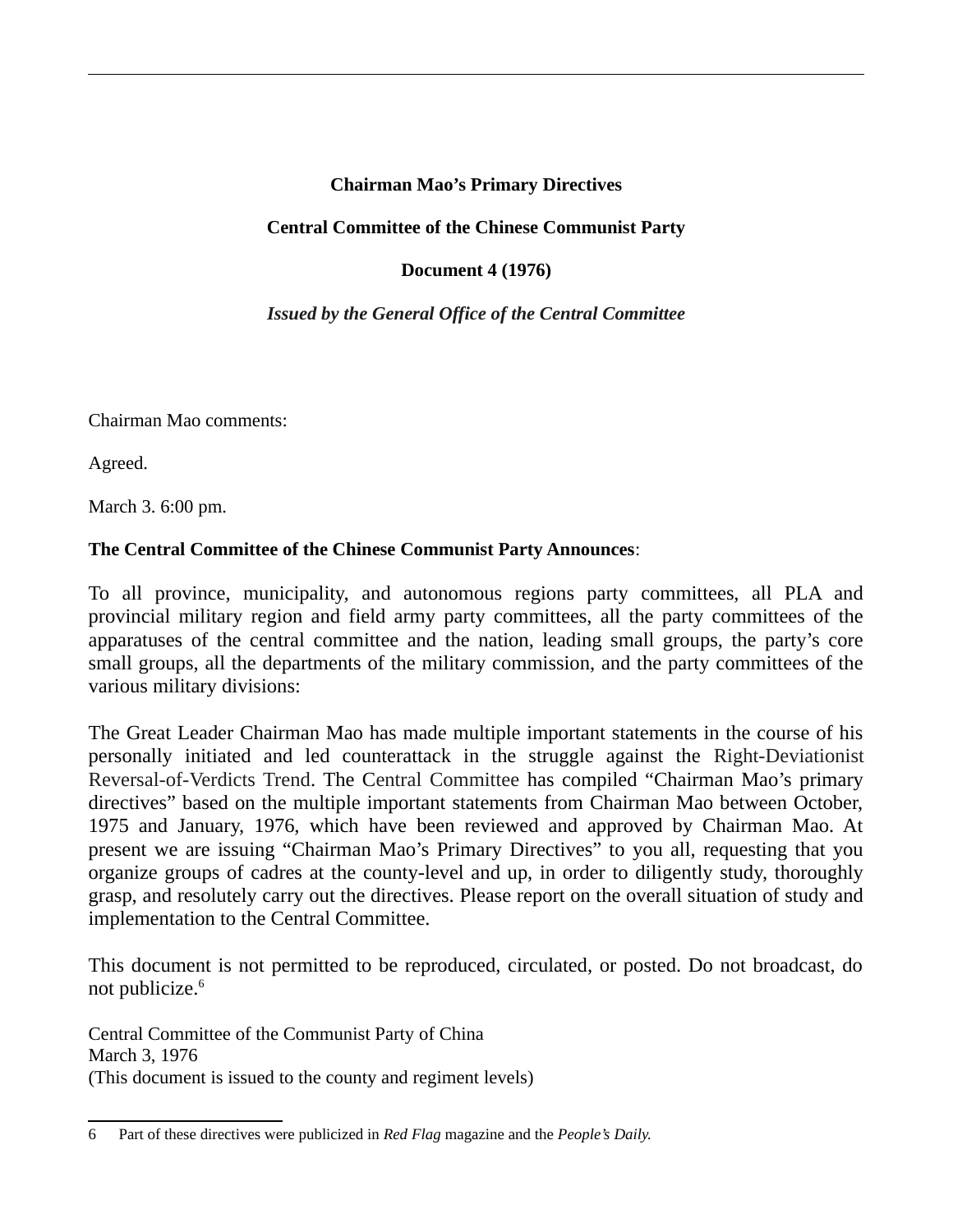#### **Chairman Mao's Primary Directives**

*Compiled from multiple important statements from Chairman Mao between October, 1975 and January, 1976, reviewed and approved by Chairman Mao.*

A letter has arrived sent by Liu Bing<sup>[7](#page-2-0)</sup> and associates at Tsinghua University, with accusations against Chi Qun<sup>[8](#page-2-1)</sup> and Xie.<sup>[9](#page-2-2)</sup>

I believe the motivation behind this letter is not pure. Its intent is to knock down Chi Qun and Xie. The spearhead of the letter is directed at me. I am in Beijing. Why not write directly to me, and why go through [Deng] Xiaoping? Xiaoping favors Liu Bing. All these problems that touch upon Tsinghua University are not isolated. They reflect the present two line struggle.

Is there class struggle under socialist society or not? What [is this talk of] "Take the three directives as the key link"!<sup>[10](#page-2-3)</sup> Stability and unity do not mean writing off class struggle; class struggle is the key link, everything else hinges on it. Stalin made a big mistake concerning this question. But not Lenin. He said

<span id="page-2-0"></span><sup>7</sup> Liu Bing was one of the vice secretaries of the Tsinghua University party committee. Liu admitted on November 16, 1975 that his letter (which was disguised as a "letter from the people" to Mao, but actually was orchestrated by Deng) was a false accusation against Mao's associates. Xie Jingyi had confronted Liu Bing over fact that Liu had distributed Deng's revisionist April 3, 1975 "Speech Upon Meeting Delegates from the Primary Industrial Enterprises of National Defense," in party committee meetings at Tsinghua University early August, 1975. Liu then decided to write a letter to Chairman Mao to report Chi Qun and Xie Jingyi's actions. The first accusation letter against Chi Qun (August 13th, 1975) was written by Liu Bing under the instigation from Liu Yi'an, the vice secretary of party committee at Tsinghua University. Deng Xiaoping and his associate Hu Yaobang encouraged Liu's deliverance of the first letter. However, Chairman Mao did not reply to the first letter. The deliverance of the second letter (written by Liu on October  $13<sup>th</sup>$ , 1975), which extended the attack to Xie Jingyi, was plotted by Deng. For background, see: http://bannedthought.net/China/MaoEra/GPCR/Chinese/HuYaobangTwiceAssistedLiuBing-20080114-Chinese.pdf

<span id="page-2-1"></span><sup>8</sup> Chief of the Workers' Propaganda Team at Tsinghua as well as the vice leader of the Tsinghua Revolutionary Committee and Party Committee.

<span id="page-2-2"></span><sup>9</sup> Xie Jingyi was Mao's personal secretary, member of the Peking and Tsinghua Party committees, and one of the party secretaries of Beijing Party committee. Chi and Xie were leaders of the "Liang Schools' Mass Criticism group,"(*Liang Xiao Da Pipan Zu* 梁效大批判组). Liang is a surname with the same pronunciation as "two" as well as "positive," and *xiao* is a homonym for effect, and thus the moniker refers both to the "two" schools of Peking and Tsinghua Universities as well as to a "good effect*."*

<span id="page-2-3"></span><sup>10</sup> For background on the criticism of "Taking the Three Directives as the Key Link" see Peking Review #14, April 2, 1976 [\(http://www.massline.org/PekingReview/PR1976/PR1976-14b.htm](http://www.massline.org/PekingReview/PR1976/PR1976-14b.htm)). Deng's "Three Directives" were: 1. Why did Lenin speak of exercising dictatorship over the bourgeoisie? It is essential to get this question clear. Lack of clarity on this question will lead to revisionism. This should be made known to the whole nation. (For original source of this line, see: <http://massline.org/PekingReview/PR1975/PR1975-09a.htm>*)* 2. The Great Proletarian Cultural Revolution has already gone on for eight years. Now good can come from stability and unity, (for the initial context in which Deng promoted this line in 1975, see: [http://bannedthought.net/China/MaoEra/GPCR/Chinese/HarbinSmallVehicleCo-](http://bannedthought.net/China/MaoEra/GPCR/Chinese/HarbinSmallVehicleCo-RemarksByDengAndZhangChunqiao-19750201.pdf)[RemarksByDengAndZhangChunqiao-19750201.pdf](http://bannedthought.net/China/MaoEra/GPCR/Chinese/HarbinSmallVehicleCo-RemarksByDengAndZhangChunqiao-19750201.pdf)*)* 3. Push the national economy forward. Deng Xiaoping claimed the phrase "push the national economy forward" was uttered to Li Xiannian by Mao, however there is no written record of Mao stating this. Zhang Chunqiao in the trial document linked here states that he "has never heard Mao speak of this" [\(http://bannedthought.net/China/MaoEra/GPCR/Chinese/RegardingProofOfTheCrimesOfG4-CCP-CC-1976-12-](http://bannedthought.net/China/MaoEra/GPCR/Chinese/RegardingProofOfTheCrimesOfG4-CCP-CC-1976-12-10.pdf) [10.pdf\)](http://bannedthought.net/China/MaoEra/GPCR/Chinese/RegardingProofOfTheCrimesOfG4-CCP-CC-1976-12-10.pdf). "Taking the "Three Directives as the Key Link" was in fact a repudiation of proletarian politics in command—a repudiation of Marxism-Leninism. It was a promotion of putting profit in command, of the "black-cat white-cat" theory of the omnipotence of productive forces. It was a renunciation of dialectics and Lenin and a promotion of Bukharin's eclecticism. It was a renunciation of the Party's Basic Line.

[<sup>\(</sup>http://bannedthought.net/China/MaoEra/PoliticalTheory/TheBasicContradictionOfSocialistSocietyAndTheParty'sBasic](http://bannedthought.net/China/MaoEra/PoliticalTheory/TheBasicContradictionOfSocialistSocietyAndTheParty) [Line-1976-Chinese-NoOCR-sm.pdf\)](http://bannedthought.net/China/MaoEra/PoliticalTheory/TheBasicContradictionOfSocialistSocietyAndTheParty), a promotion of the theory of the dying out of class struggle (the idea that class struggle ceases rather than intensifies under socialism). Furthermore, it uses "stability and unity" to suppress the proletariat.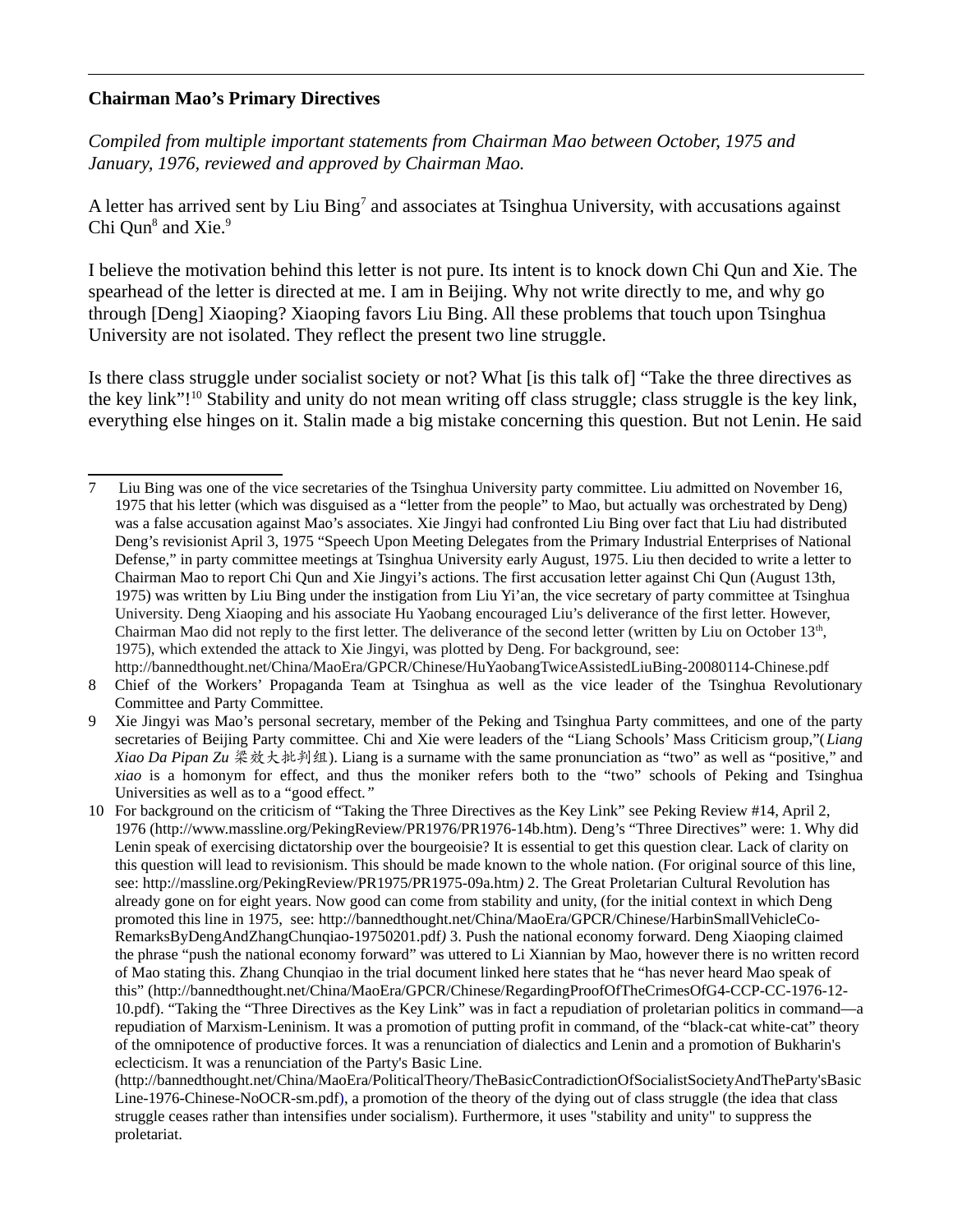that small production engenders capitalism continuously and daily.<sup>[11](#page-3-0)</sup> Lenin spoke of building a bourgeois state without capitalists to safeguard bourgeois right.<sup>[12](#page-3-1)</sup> We ourselves have built just such a state, not much different from the old society. There are ranks and grades, eight grades of wages,<sup>[13](#page-3-2)</sup> distribution according to work, and exchange of equal values. Money is needed to buy grain, coal, or vegetables. Eight grades of wages [determine where the money is distributed] regardless if you are [buying for] many people or few.<sup>14</sup>

In 1949 it was proposed the that the principal contradiction within China was that between the proletariat and the bourgeoisie. Thirteen years later, the question of class struggle was raised again, and the situation began to take a turn for the better.<sup>15</sup> What is the Great Proletariat Cultural Revolution up to? Class struggle. Liu Shaoqi promoted the theory that class struggle had died out. In fact he himself

<span id="page-3-1"></span>12 On "Lenin spoke of building a bourgeois state without capitalists to safeguard bourgeois right," see S*tate and Revolution:* "It follows that under Communism there remains for a time not only bourgeois right, but even the bourgeois state—without the bourgeoisie!*" —V.I. Lenin: State and Revolution* (August-September 1917) <http://massline.org/PekingReview/PR1975/PR1975-09a.htm>. Here, Chairman Mao uses the term for capitalists (*zibenjia* 资本家)whereas in Lenin's original quote, the term used is the bourgeoisie, i.e. capitalist class (*zichan jieji* 资产阶级). Lenin believed class struggle would exist under socialism, though it was Chairman Mao who for the first time in history argued that socialism would produce a bourgeoisie, primarily the inner-party bourgeoisie, even though capitalists no longer existed primarily "in the open," (see the "Party's Basic Line"

[http://bannedthought.net/China/MaoEra/PoliticalTheory/TheBasicContradictionOfSocialistSocietyAndTheParty'sBasic](http://bannedthought.net/China/MaoEra/PoliticalTheory/TheBasicContradictionOfSocialistSocietyAndTheParty) [Line-1976-Chinese-NoOCR-sm.pdf\)](http://bannedthought.net/China/MaoEra/PoliticalTheory/TheBasicContradictionOfSocialistSocietyAndTheParty). Mao believed that under socialism, capitalists primarily did not exist "in the open" but existed within the party.

 Producing the grounds for the inner-party bourgeoisie are the old factors of three aspects of the productive relationships (the system of ownership, inter-relations of people in production, and the system of distribution), which appear in the form of bourgeois right. In order to organize production there still is a need for a measure of bourgeois right, to the extent of including categories of currency (the *Critique of the Gotha Programme* describes a period without commodity production and exchange but in which there is still distribution based on labor as well bourgeois right). The country and political superstructure must have the functioning of forcibly maintaining the restriction of bourgeois right. At the same time, the bureaucratic apparatuses still have the old maladies of bourgeois methods, this is the bourgeois climate formed above the soil of bourgeois right. Within the superstructure, the areas of culture and consciousness are not only composed of thought based on bourgeois right, but also contain all sorts of old feudal, capitalist, and revisionist culture. This is to say that under the dictatorship of the proletariat, although capitalists in the open have been wiped out, it is still possible that the inner party bourgeoisie will seize various areas and areas of leadership, and hence change the qualitative nature of such areas, such as the system of ownership, and reverse the forms of proletarian dictatorship. The entire economic base and the areas of superstructure have a primarily proletarian aspect, and represent the new birth of communism, and secondarily have the essential conditions for the production of the bourgeoisie. It is only through continuing revolution that relies on the proletarian dictatorship that it will be possibly to eliminate class. The inner-party bourgeoisie not only draws in the old bourgeois class, but it also props up society's illegal (i.e. those who oppose the proletarian dictatorship) newly born capitalist elements. The inner-party bourgeoisie is not only harder to recognize than the capitalists, moreover it represents a greater danger. It has its own political representatives and commanding figures. Developed to a certain extent, it will plot to overthrow the proletarian dictatorship, and transform the political nature overall, furthermore seizing the wealth of socialist property, and promoting a historical reversal of the proletarian dictatorship. Here, we can see the transformation of the primary and secondary aspects of the contradiction. Such is the zigzag course of historical dialectical movement (editors' note).

<span id="page-3-2"></span>13 The eight grades of wages *(baji gongzi* 八级工资) was a form of distributive relations (one of the three aspects of relations of production) established after the foundation of the People's Republic in 1949. During the Great Leap Forward, the system of piece-rates for work (*jijian gongzi* 计件工资) was abolished, a system which compensated workers per article or per unit of work, resulting in the de facto privileging of certain work and positions of authority. In comparison to piece-rates, the eight grade wage scale was a leap forward in the struggle to restrict bourgeois right.

<span id="page-3-0"></span><sup>11</sup> On "He [Lenin] said that small production engenders capitalism continuously and daily," see *"Left-Wing" Communism, An Infantile Disorder: "*For, unfortunately, small production is still very, very widespread in the world, and small production engenders capitalism and the bourgeoisie continuously, daily, hourly, spontaneously, and on a mass scale. For all these reasons the dictatorship of the proletariat is essential, and victory over the bourgeoisie is impossible without a long, stubborn and desperate war of life and death, a war demanding perseverance, discipline, firmness, indomitableness and unity of will*" —*V.I. Lenin*: "Left-Wing" Communism, An Infantile Disorder* (April-May 1920) [\(http://massline.org/PekingReview/PR1975/PR1975-09a.htm\)](http://massline.org/PekingReview/PR1975/PR1975-09a.htm).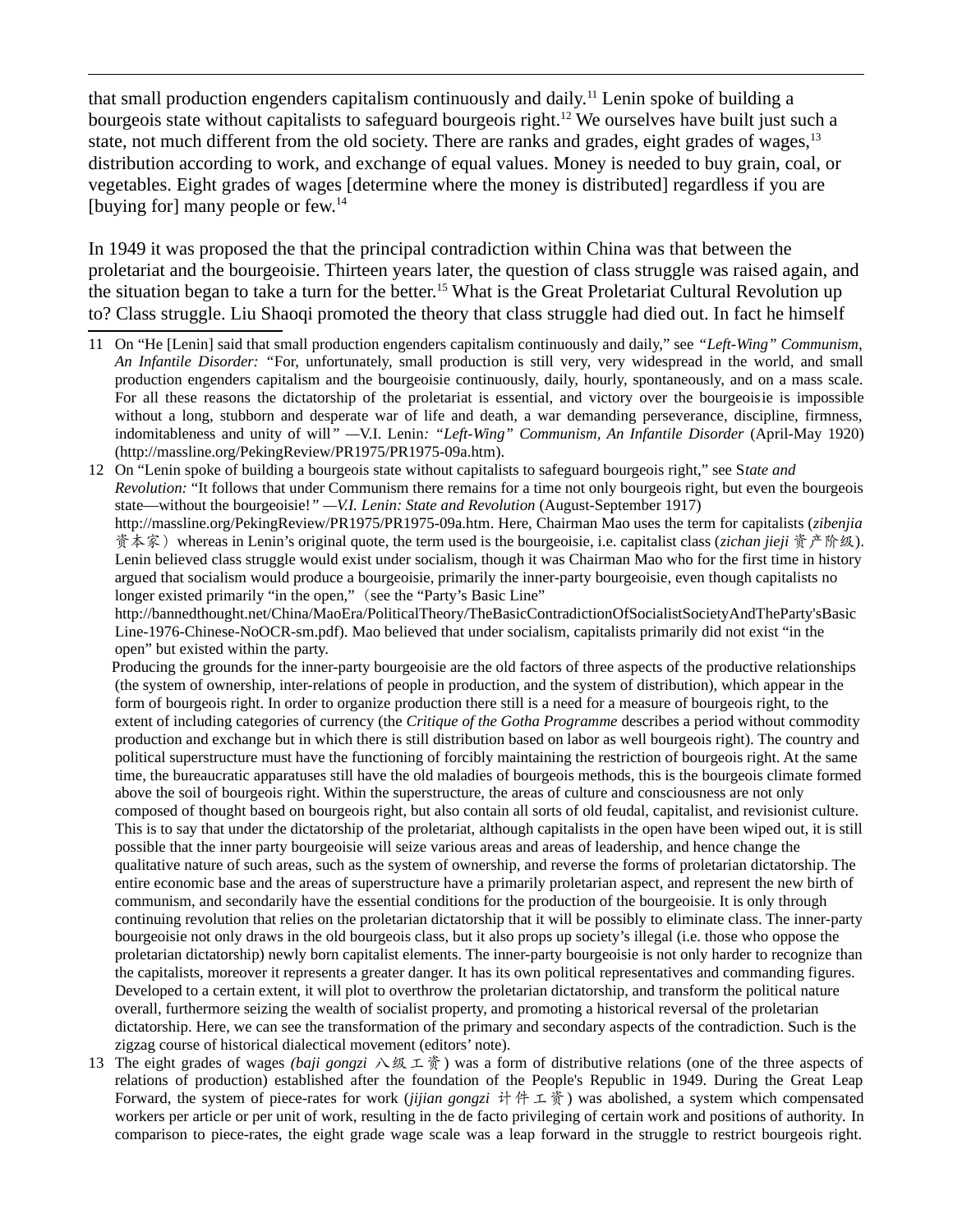had not "died out." He wanted to protect his bunch of traitors and diehard followers. Lin Biao wanted to bring down the proletariat and staged a coup d'état. So has it died out?

Why do some people not clearly see the issue of the contradictions in socialist society? Don't [those individuals from] the old bourgeoisie still exist? Hasn't everyone seen the great numbers of petty bourgeoisie? Are there not many [bourgeois] intellectuals who still have not well remolded? Is the influence of small production, corruption, and speculation not everywhere? Are the anti-party groups of Liu [Shaoqi], Lin [Biao] and others not horrifying? The problem is that they themselves belong to the petty bourgeoisie and their thinking easily turns rightist. The issue is that they themselves represent the bourgeoisie, but say that class contradictions are not recognizable.

The thinking of some comrades, principally the old comrades, remains "standing still" at the stage of the bourgeois democratic revolution. They don't understand, resist, or even oppose the socialist revolution. [In their minds] there are two kinds of attitudes towards the Great Proletarian Cultural Revolution, one is dissatisfaction, and the other is "settling accounts:" settling the account of the Great Proletarian Cultural Revolution.<sup>[16](#page-4-0)</sup>

Why didn't Lenin "stand still"? After the democratic revolution the workers and the poor and lowermiddle peasants did not stand still, they wanted revolution. On the other hand, a number of Party members have not wanted to go forward; some have moved backward and opposed the revolution. Why? Because they became high officials and wanted to protect the interests of high officials. They have a good house, a car, a high salary, and attendants, [this is] more grievous than the capitalists. With the socialist revolution they themselves come under fire. When it came to the co-operative transformation of agriculture there were people in the Party who opposed it, and when it [now] comes to criticizing bourgeois right, they resent it. You are making the socialist revolution, and yet don't know where the bourgeoisie is. It is right in the Communist Party—those in power taking the capitalist road. The capitalist-roaders are still on the capitalist road.

Will there be a need for revolution a hundred years from now? Will there still be need for revolution a thousand years from now? There is always need for revolution. There are always sections of the people who feel themselves oppressed; junior officials, students, workers, peasants and soldiers don't like bigshots oppressing them. That's why they want revolution. Will contradictions no longer be recognized ten thousand years from now? Why not? They will still be recognized.

The general view on the Cultural Revolution: Basically correct, with some shortcomings. What we want to study now is the shortcomings. The ratio is 70:30, 70 percent achievements and 30 percent mistakes, and the views on it are not necessarily consistent. There were two mistakes made in the

However, there was still a ways to go in the attempt to restrict bourgeois right, even within this frame of distribution according to work alone.

<sup>14</sup> Chairman Mao's reference to "eight grades of wages [determines where the money goes] regardless if you are [buying for] many people or few" likely was influenced by Engel's statement in *[Anti-Duhring](http://www.massline.org/PekingReview/PR1976/PR1976-14b.htm)* that "The bachelor lives like a lord, happy and content with his eight or twelve marks a day, while the widower with eight minor children finds it very difficult to manage on this sum."

<sup>15</sup> Thirteen years later refers to the Tenth Plenum of the Eighth Central Committee of the Communist Party of China that took place in 1962, in which Chairman Mao raised the question of the basic line of the party during the entire historical period of socialism*.*

<span id="page-4-0"></span><sup>16</sup> **"**Settling accounts" (*suanzang* 算账) here means closing the door on the period and on opposing the policies and leadership of Chairman Mao. The term also means to attain revenge, revenge against those who supported the movement.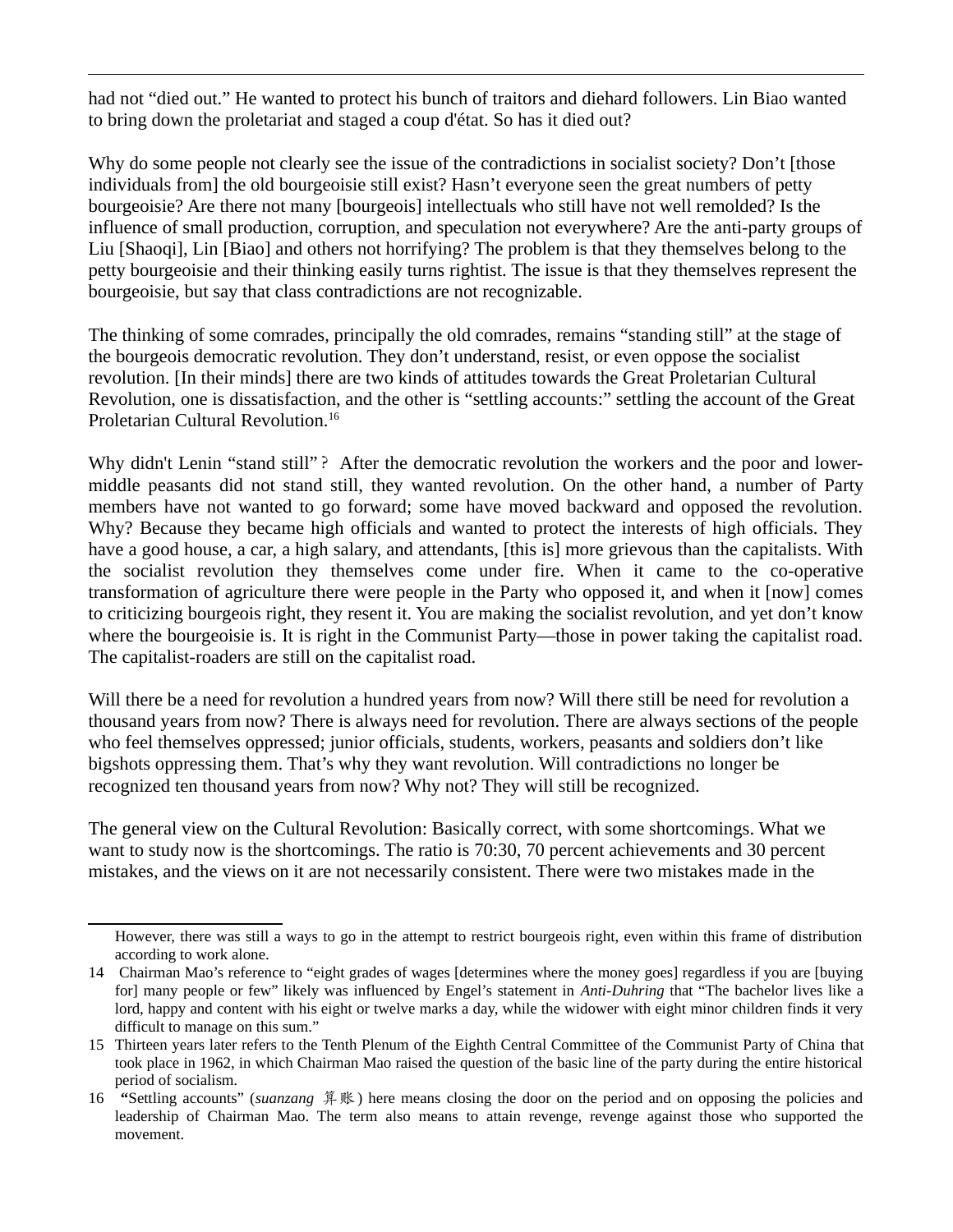Cultural Revolution, 1. Overthrow everything and 2. All-around civil war.<sup>[17](#page-5-0)</sup> Regarding "overthrowing everything", some of the attacks were correct, such as against Liu [Shaoqi] and Lin [Biao]'s groups. Some of them were mistakes, such as those against some old comrades. These people also made mistakes, so some criticism of them is fine. The experience without war has already lasted ten years. During the "all-around civil war," guns were taken seized [by the masses], , [actually] most were distributed.<sup>[18](#page-5-1)</sup> Armed fighting is also an exercise. But beating people to death and not rescuing the wounded, this is not good.

One shouldn't underestimate old comrades. I am among the oldest. Old comrades still have a bit of use. The old comrades should treat the rebel factions magnanimously, and not tell them to "yield or get lost."[19](#page-5-2) Sometimes the rebel factions make mistakes, but don't we old comrades also make mistakes? In the same way, we still make mistakes. Pay attention to the three-in-one combinations of old, middleaged, and young in leadership. There are some old comrades who have not been active for seven or eight years, and who don't know of many things, "the peoples of the peach blossom spring know not of the Han  $[Dynasty]$  to say nothing of the Wei or Jin  $[dynasties]$ ."<sup>[20](#page-5-3)</sup>

There are people who have been the subject of some attack, are unhappy, and angry, and within reason this is understandable. But one cannot direct this anger at the majority of people, at the masses, thus standing in opposition and denouncing them. Zhou Rongxin and, Liu Bing have wronged many people. They want to reverse the correct verdicts [of the Educational Revolution]. The majority of people were not in support of this—Tsinghua with its more than 20,000 people. They [Zhou and Liu] are very isolated.<sup>[21](#page-5-4)</sup>

<span id="page-5-4"></span>21 Zhou Rongxin, a close associate of Deng, was the minister of Education in 1975. The opposition of Liu Bing and others to the Educational Revolution was part of their attempt to reverse the verdict of the Great Proletarian Cultural Revolution's criticism of the bourgeois educational line. In response, in November, 1975, Mao launched the Mass Debates on Educational Revolution. This was the initial stage of the "Criticize Deng Xiaoping, Counterattack the Right-Deviationist Reversal of Verdicts Trend." See: [http://www.massline.org/PekingReview/PR1976/PR1976-07-](http://www.massline.org/PekingReview/PR1976/PR1976-07-TsinghuaUniv-MassDebate1.pdf) [TsinghuaUniv-MassDebate1.pdf](http://www.massline.org/PekingReview/PR1976/PR1976-07-TsinghuaUniv-MassDebate1.pdf) and http://www.massline.org/PekingReview/PR1976/PR1976-07-TsinghuaUniv-MassDebate2.pdf as well as the 1975 Central Party Committee Document #26, "Tsinghua University Report on the Mass Debates on Educational Revolution"

[\(http://www.bannedthought.net/China/MaoEra/GPCR/Chinese/ReportOnTheMassDebatesOnEducationalRevolutionInT](http://www.bannedthought.net/China/MaoEra/GPCR/Chinese/ReportOnTheMassDebatesOnEducationalRevolutionInTsinghuaUniv-19751210.pdf)

<span id="page-5-0"></span><sup>17</sup> On "all-around civil war" see the note from the article cited above "The Working Class Must Exercise Leadership in Everything," an essay by Yao Wenyuan: (<https://www.marxists.org/archive/yao-wenyuan/1968/august/30.htm>) "The working class has rich practical experience in the three great revolutionary movements of class struggle, the struggle for production and scientific experiment. It most bitterly hates all counter-revolutionary words and deeds against socialism and against Mao Tse-tung's thought. It utterly hates the old educational system which served the exploiting classes. It most strongly opposes the "civil war" activities of certain intellectuals in damaging state property and obstructing struggle-criticism-transformation. It thoroughly detests the habit of empty talk and the practice of double-dealing, where words and actions do not match."

<span id="page-5-1"></span><sup>18</sup> The taking of guns refers to the phenomenon during the early stage of the Great Proletarian Cultural Revolution when the inner-party bourgeoisie tried to arm the conservative factions which supported the revisionists. They did not want to leave proof of this. As a result, they would instruct their associates to pretend to storm military arsenals. Subsequently generals would pretend to be forced to open the arsenals, when in fact they did so willingly. It was generally the conservative factions that seized weapons, and rebel factions seldom did. Chairman Mao thus judged that it would be best for the military—which had in fact already entered the movement, to "support the left." Mao also spoke on the problem of the militarized left. Rebel factions in Henan subsequently promoted the theory of "attack with words, defend with arms."

<span id="page-5-2"></span><sup>19</sup> *Yield or get lost,* a reference to the transfer from leadership as well as executions of rebel factions orchestrated by Deng Xiaoping and his associates. This occurred during Deng's so-called "Consolidation" program (*Zhengdun* 整顿). It was opposed in the November 1975 campaign "Counterattack the Right-Deviationist Reversal of Verdicts Trend."

<span id="page-5-3"></span><sup>20</sup> From Tao Yuanming's work "The Peach Blossom Spring" (*Taohua Yuanji* 桃花源记). This line was quoted by Deng Xiaoping to shirk from responsibility towards the struggle when criticized at a meeting on November 20, 1975. See the *Annals of Deng Xiaoping* (*Deng Xiaoping Nianpu* 邓小平年谱).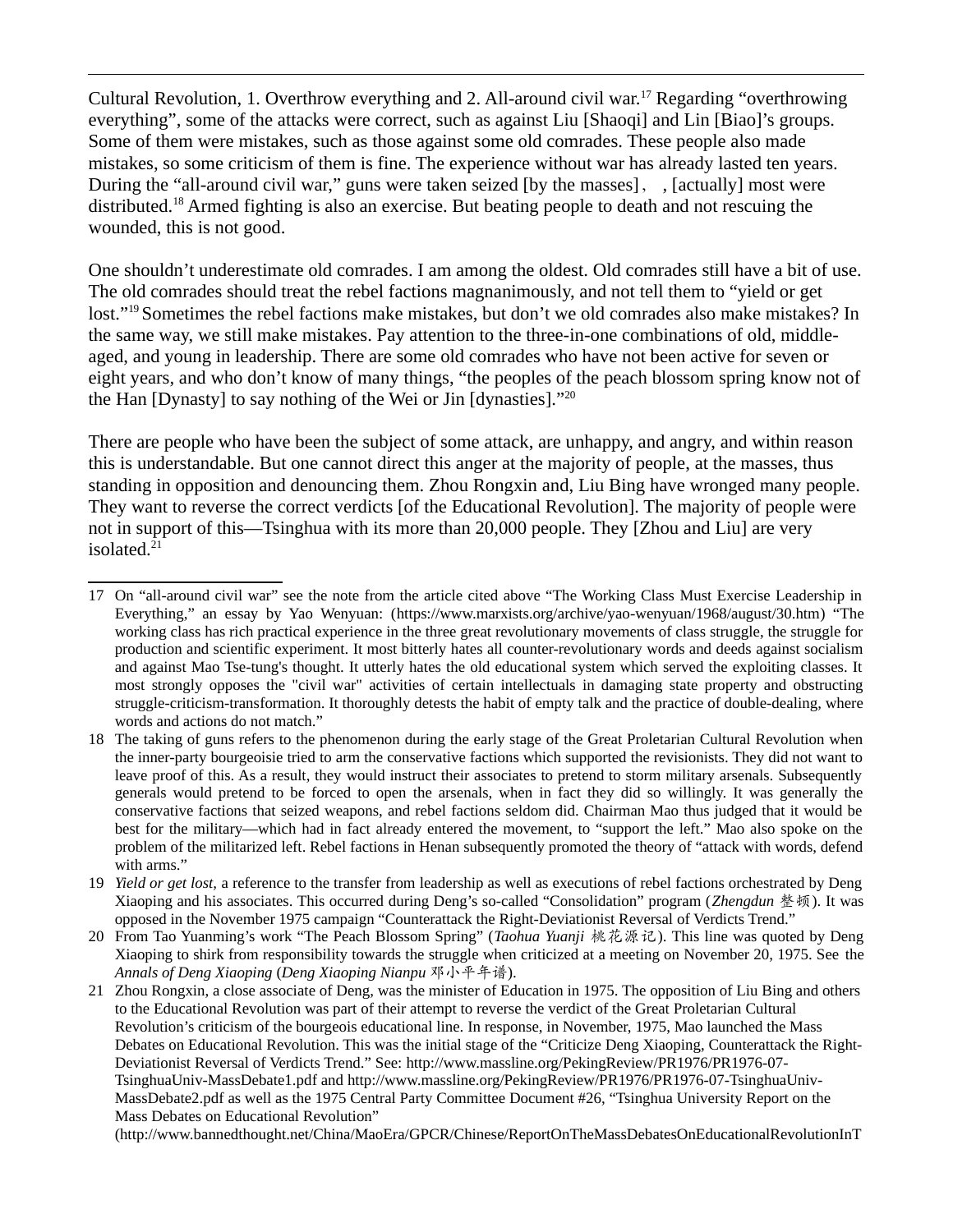In the past, the things studied in schools [of the old-style] did not have much use. Then if one would often forget these classes [after graduation], [to forget them] was a bit useful *,* as one was [at least] left with a bit of culture, could read books and write characters, and occasionally write an essay. Many books I only read later on, and much of scientific knowledge is not learned in the classroom. For example astronomy, geology, and soil science. True abilities are not learned in the classroom. Confucius did not go to university, and there were also Qin Shihuang [first emperor of the Qin Dynasty], Liu Bang, Han Wudi [Emperor Wu of Han], Cao Cao, Zhu Yuanzhang who all did not attend any sort of university. One should not be superstitious about these universities. Gorky only attended two years of primary school. Engels only attended secondary school. Lenin was expelled from university before graduating.

After attending university there are people who do not accept the same status as workers, and want to be the labor aristocracy. And yet the common workers and peasants are also improving every day. The masses are the real heroes, while we ourselves are but childish and ignorant, including me. The tendency is for the lower levels to exceed the higher levels, for the masses to exceed the leaders, and for the leaders to not have the standard of common laborers because they are divorced from the masses, and don't have practical experience. Are not there people [like Deng and his friends like Zhou Rongxin] who say laborers are not equal to college students? I say that I myself am inferior to a laborer. There are people who stand on the stage of the bourgeois intellectuals, and oppose the remolding of the bourgeois intellectuals. Do they not need to remold? Everyone has to remold, including me, including you all. The working class has to unceasingly remold itself in the course of struggle, otherwise, some people will become bad. As such, the English Labour Party is reactionary, and the American AFL-CIO is also reactionary.

At present, the mass debates should be primarily restricted to the schools and a portion of apparatuses. Fighting teams shouldn't be formed, and the party's leadership is primary.<sup>[22](#page-6-0)</sup> Industry, agriculture, commerce, and the military should not be struck*.* But, it will spread [to these areas]. The level of the masses has risen, they are not fighting for anarchism, to overthrow everything, for an all-around civil war. Now Peking and Tsinghua universities are correcting their course, through the leadership of the university and departmental party committees, and of the branches. In the past this was not the case, with Kuai Dafu, Ni Yuanzi—anarchism. Now the situation is more reliable.

We must reach out to a number of the older comrades, and help them, otherwise they will commit new mistakes.<sup>[23](#page-6-1)</sup> In the beginning of the Great Proletarian Cultural Revolution, Henan reached out to the prefectural and county party secretaries, in order to correct their reception [of the GPCR]*.* As a result 80 percent of the prefectural and county party secretaries were not overthrown. We see we have to reach out, and do work, every province should bring about three [groups], there should be old, middle aged, and young, three-in-one combinations of old, middle-aged and young in leadership, the young must be good, they shouldn't include those like Kuai Dafu or Nie Yuanzi. We also must reach out to the youth, otherwise the youth also will make mistakes.<sup>24</sup>

<span id="page-6-0"></span>[singhuaUniv-19751210.pdf](http://www.bannedthought.net/China/MaoEra/GPCR/Chinese/ReportOnTheMassDebatesOnEducationalRevolutionInTsinghuaUniv-19751210.pdf)).

<sup>22</sup> This recommends that unlike 1967, when fighting teams of students sparked the movements in factories and elsewhere, workers instead should come to the universities and schools, survey the big character posters there, and prepare to organize a counterattack on the revisionist tide themselves. This is in the context of the Mass Debates on Educational Revolution, the initial stage of Criticize Deng Xiaoping, Counterattack the Right-Deviationist Reversal of Verdicts Trend.

<span id="page-6-1"></span><sup>23</sup> The central committee held a "conference for reaching out" among high-level officials during this period, according to the instruction of Chairman Mao.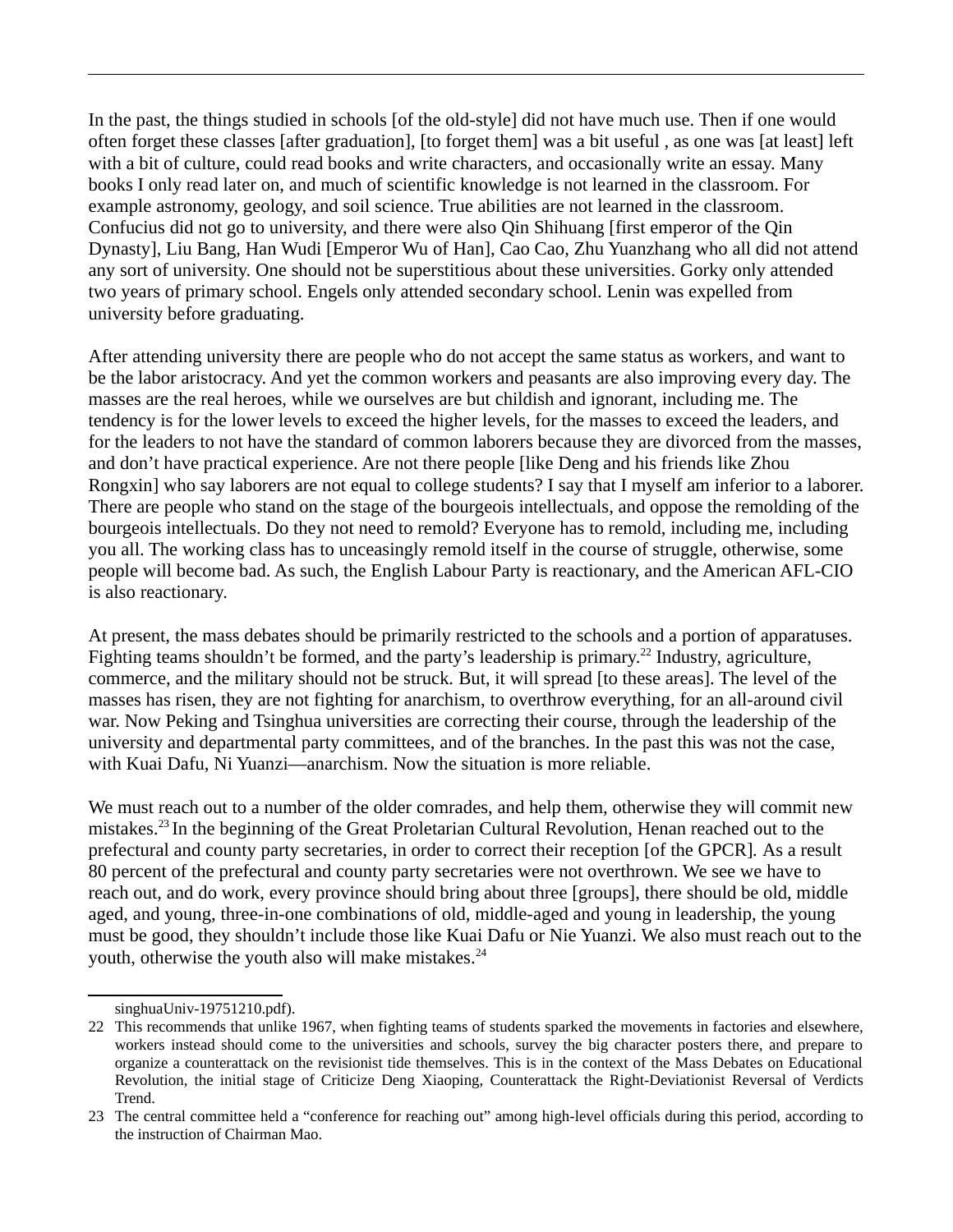I recommend that within one or two years one read a bit of philosophy, and read a bit of Lu Xun, and one can read Yang Rongguo's *History of Ancient Chinese Thought* and *A Concise History of Chinese Philosophy*. These are concerning Chinese [philosophy]. We must criticize Confucius. There are people who don't understand the situation with Confucius. They can read Feng Youlan's *Theory of Confucius*, and Feng Tianyu's *A Critique of Confucian Educational Thought*. Feng Tianyu*'s* book is better than Feng Youlan*'s*. They can also read the section on praising Confucianism and opposing Legalism in Guo Moruo's *Ten Critical Books*.

[Deng] Xiaoping has put forward "taking the three directives as the key link." This he did not research together with the Politburo, did not discuss with the State Council, and did not report to me. He just said it as so. This person, he does not grasp class struggle; he has never referred to this key link [of class struggle]. Still his theme of "white cat, black cat," making no distinction between imperialism and Marxism. He says, "whenever there is a campaign it tends to harm the old workers and the experienced cadre." So opposing Chen Duxiu, Qu Qiubai, Li Lisan, Luo Zhanglong, opposing Wang Ming, Zhang Guotao, opposing Gao Gang, Peng Dehuai, Liu Shaoqi, Lin Biao, this all was harmful? He says, "there is a crisis in education, students are not studying." He himself has not studied, he does not understand Marxism-Leninism, he represents the capitalist class. He says he will "never overturn the verdicts," he is not reliable. Xiaoping never speaks heart-to-heart, so others fear him, and don't dare speak with him, and neither does he listen to the opinions of the masses.<sup>[25](#page-7-0)</sup> Serving as a leader, his style is a big problem. His is still a problem internal to the people. If guided well, he can be prevented from going towards an antagonistic aspect, like types such as Liu Shaoqi and Lin Biao.<sup>[26](#page-7-1)</sup>

<sup>24</sup> Kuai Dafu and Nie Yuanzi had made contributions in the earlier stage of the Great Proletarian Revolution, breaking through the white terror imposed by Liu Shaoqi and Deng Xiaoping on the movement—including through the form of Nie Yuanzi's big character poster, which Chairman Mao praised as "China's First Marxist-Leninist Big Character Poster"(http://massline.org/PekingReview/PR1966/PR1966-37o.htm and

[https://www.marxists.org/reference/archive/mao/selected-works/volume-9/mswv9\\_63.htm](https://www.marxists.org/reference/archive/mao/selected-works/volume-9/mswv9_63.htm)). However, they engaged in bourgeois factionalism and promoted violent struggle, not grasping that "The Working Class Must Exercise Leadership in Everything," (see essay by Yao Wenyuan: [https://www.marxists.org/archive/yao-wenyuan/1968/august/30.htm\)](https://www.marxists.org/archive/yao-wenyuan/1968/august/30.htm). They did not understand that the campaign that Chairman Mao spoke of had already developed from a student movement into a movement of workers and peasants. It had entered into a period of great unity among the revolutionary forces for the purpose of seizing power. But to protect the "independent fiefdoms" of the petty-bourgeois intellectuals, Kuai and Nie and their factions went as far as violently opposing the entry into Tsinghua University by working class Mao Zedong Thought Propaganda Teams organized by rebel workers, killing five of their members and injuring hundreds in the process. Such demonstrates that Kuai and Nie were representative of the anarchism characteristic of "Petty-Bourgeois Revolutionism" that Lenin spoke of in *Left Wing Communism: An Infantile Disorder* [https://www.marxists.org/archive/](https://www.marxists.org/archive/lenin/works/1920/lwc/) [lenin/works/1920/lwc/\)](https://www.marxists.org/archive/lenin/works/1920/lwc/). See also William Hinton's text the *Hundred Day War* for background about Kuai Dafu.

<span id="page-7-0"></span><sup>25</sup> Being in the party for over forty years, as a result of not having remolded a bourgeois world outlook, I degenerated into becoming the biggest capitalist roader in the party. Because the revolutionary masses exposed a great amount of facts, I was again able to hold up a mirror and see my true reflection. I have completely betrayed the party and Chairman Mao's long period of trust and hope in me. With heavy emotions I look back on my past. I pledge in my remaining years to repent and make a fresh start, and to become a new person, to energetically use Mao Zedong Thought to remold my bourgeois world outlook. For a type of person like me, whatever way I am dealt with is not excessive. I guarantee to never reverse the verdicts, and resolutely pledge to not be a die-hard capitalist roader. My highest hope is to remain in the party, and beseech the party to give me a small bit of work when it is possible, and to allow me a chance to make amends. I cheer for the great victory of the Great Proletarian Cultural Revolution.

<span id="page-7-1"></span><sup>26</sup> Chairman Mao pointed out at the nature of the Deng Xiaoping problem had transformed into an antagonistic contradiction following the April 5<sup>th</sup> Counterrevolutionary Incident (see [http://bannedthought.net/China/MaoEra/GPCR/](http://bannedthought.net/China/MaoEra/GPCR/Chinese/Mao) [Chinese/Mao'sWritingOnQuestionOfTiananmenIncident-19760407.pdf](http://bannedthought.net/China/MaoEra/GPCR/Chinese/Mao) for the complete record). In response to Zhang Chunqiao's beratement of Deng (in which Zhang stated "Look at the situation in Tiananmen, they [the inner-Party bourgeoisie] are putting you forward as another Nagy Imre!" (Imre being the former Prime Minister of Hungary who supported protests against the party in 1956), Chairman Mao stated: "Yes! This time: One: The capital; Two: Tiananmen;Three: Burning, beating & smashing. These three, OK. The nature of the problem has changed. According to this, throw [Deng] out! Xiaoping will not attend [meetings], you [Mao Yuanxin] meet some people first, don't meet Su Zhenhua, don't seek out Ye (Jianying)." For more background on Deng's expulsion, see: "Resolution of C.P.C.